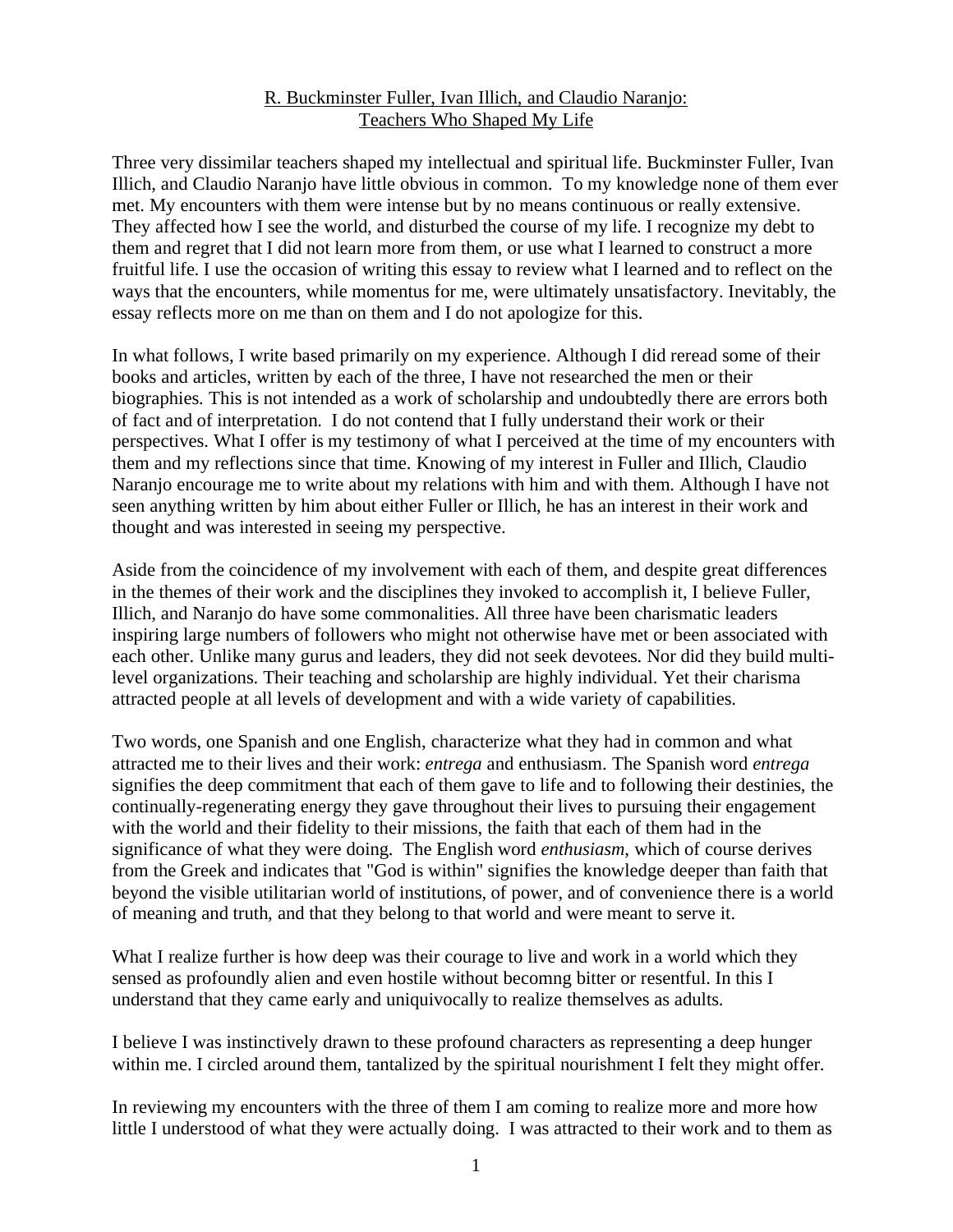realized human beings. Yet I myself was very far from being developed sufficiently to meet them as an accomplished student much less as a colleague. They influenced me and I learned from them, but I was able to follow them only a short way along the path before I realized how limited were my capabilities. The writing of this essay-memoir is an exercise in humility. The fact that I was sufficiently attracted to each of them to alter aspects of my life, to travel great distances, and to spend significant amounts of time studying their work does not in itself mean that their work has anything in particular in common. However, it may reveal something about me. I am curious to find out what that may be.

#### **Buckminster Fuller**

At the time I met R. Buckminster Fuller in 1972, he was 76 years old and in perhaps the most productive period of his life. He was engaged in many architectural projects around the world. All of his books were in print. He taught widely and gave numerous public talks. The United States pavilion at Expo 67 in Montreal was housed in a huge geodesic dome designed by Fuller. He travelled continually giving talks to large and enthusiastic audiences. These talks, dubbed "concerts", were extended, seemingly spontaneous but actually highly structured monologues ranging from history and the prospects for humanity, to cosmology, geometry, and metaphysics. The fame of his practical projects gave credibility to what he was saying about nature and the world. His geodesic domes were used by the U. S. State Department and the military, as well as by many large corporations. But the expansiveness of his thought and the engaging manner in which he spoke were what attracted people. His speeches were attended by people from all walks of life but were especially appealing to enthusiastic audiences of students and hippies. He seemed to the latter to be preaching an imminent end-of-days utopia of abundance and world peace, as well as a quasi-mystical understanding of world history and the role of humanity in the cosmos.

Fuller is well remembered in the United States. Recently, exhibits of his work travelled to major museums around the United States, and a postage stamp was issued commemorating him and his inventions. A monologist created a representation of him in his own words and has performed it widely. There is a Buckminster Fuller Institute devoted to his memory and books continue to be written about him. However, he is much less known in Spain and perhaps in Europe.

Fuller called his proposals for the engagement of scientists, engineers, architects, and others in the development of inventions and plans to provide abundant sustenance for humanity the World (Peace) Game, by analogy with the war games that the military play in planning scenarios for large and small war around the world. In the 1960s, Fuller proposed the World Game as a study curriculum for architecture schools. He hoped that it would be funded as a major research project in its own right. The proposal that he had submitted for the U.S. pavilion at Expo 67 would have demonstrated part of his World Game ideas to a wide audience (in the event, the dome to house the exhibit was accepted but the exhibits themselves were more prosaic).

Fuller was a very engaging man, highly energetic and disciplined, very much developed personally, very experienced in all walks of life. He dressed conservatively, usually in a 3-piece black suit, with his white hair cropped short and wearing characteristic thick corrective lenses to compensate for his far-sightedness. He had been a Navy officer, an industrial executive who had started many companies, had worked around the world and was well respected in the academic world. He knew many world leaders intimately including two prime ministers of India (Jawaharlal Nehru, and Nehru's daughter Indira Gandhi), Archbishop Makarios of Cyprus, and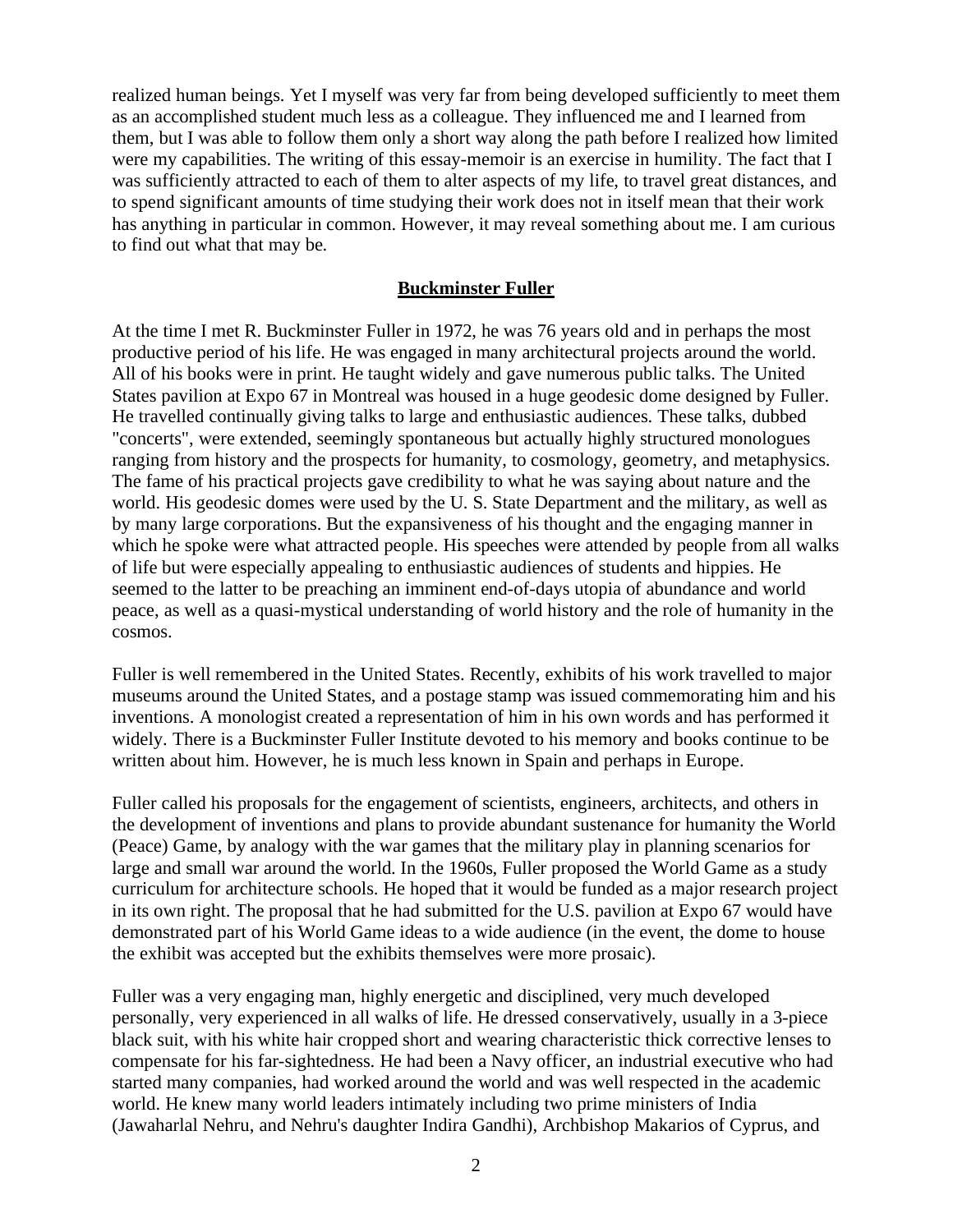the Shah of Iran. He was an intimate of Constantine Doxiadis. He had worked with the U.S. Department of State, and with the military. He had worked in publishing at Time, Inc and published numerous books and articles. And he was very open and direct. He could connect with young children, and with students of all ages.

Fuller's message was again and again that it would be possible - perhaps before the year 2000 to organize the industry of the world so as to provide a decent living for all of humanity. He was urgent in his message at a time in the Cold War between the United States and the Soviet Union when nuclear missiles could have destroyed civilization within 30 minutes. He was particularly convincing, though, explaining how the world had come to such a pass and why that state of the world was not inevitable. Rather merely than speaking of peace, or of reducing tensions, he provided a detailed explanation of the origins of the situation and a vision of how we could escape from it by providing adequate wealth and sustenance for all. It is hard now to recall how much his speeches and writings inspired hope and what seemed to be practicable ways of achieving these utopian visions.

His vision for "making the world work" was not based on sharing poverty or on encouraging people to renounce their material values and aspirations. Rather, he showed how in fact there was not at the time enough material wealth for all. He based his teachings on the findings of Malthus (that population would tend to grow faster than the availability of resources to support it), Darwin (that a competition for survival was inherent in the natural world), and Marx (that those who produce wealth have a right to enjoy its fruits). However, he tempered what might have seemed a revolutionary message of class war by pointing to the growth in material wealth made possible by industrialization. He estimated that while at the beginning of the 20th century there was wealth enough to sustain only one per cent of humanity, by the end of the century there could be enough for all.

Fuller said that the circumstance of having to work to justify living was a reflection of a state of affairs in which people were expected to fail. He offered a vision of a world free from the existential anxiety of having to earn a living, of having to earn one's right to exist. While he did not promise a world of happiness for everyone, he did propose that the fundamental basis of life in the world could be changed from competition for existence to a sufficiency for all, from a world organized around war as the ultimate destructive competition, to a world in which attention, intelligence, and resources were directed to providing an increasingly high standard of living for everyone.

Fuller sought to define a material living standard that could guide designers and planners in the work of providing for all humanity. This was not to be a minimal subsistence but a high standard of living. Part of the goal was to define a standard so that it would be possible to say with confidence, e.g. how much electrical energy would be needed in order to provide for all what they needed, rather than simply leaving it to market competition. Fuller believed that comprehensive anticipatory design was possible, and devoted much thought to means for the practice of what he called comprehensive anticipatory design science. This practice was based on his study of the re-use of the metals on which industrial economy is based, on the life-span of the tools and products of industry, and on long-term trends in the development of improved technologies.

Fuller's vision for the world was rooted in practicality yet it was also highly idealistic. He understood that material sustenance was not enough and cited Aldous Huxley's observation that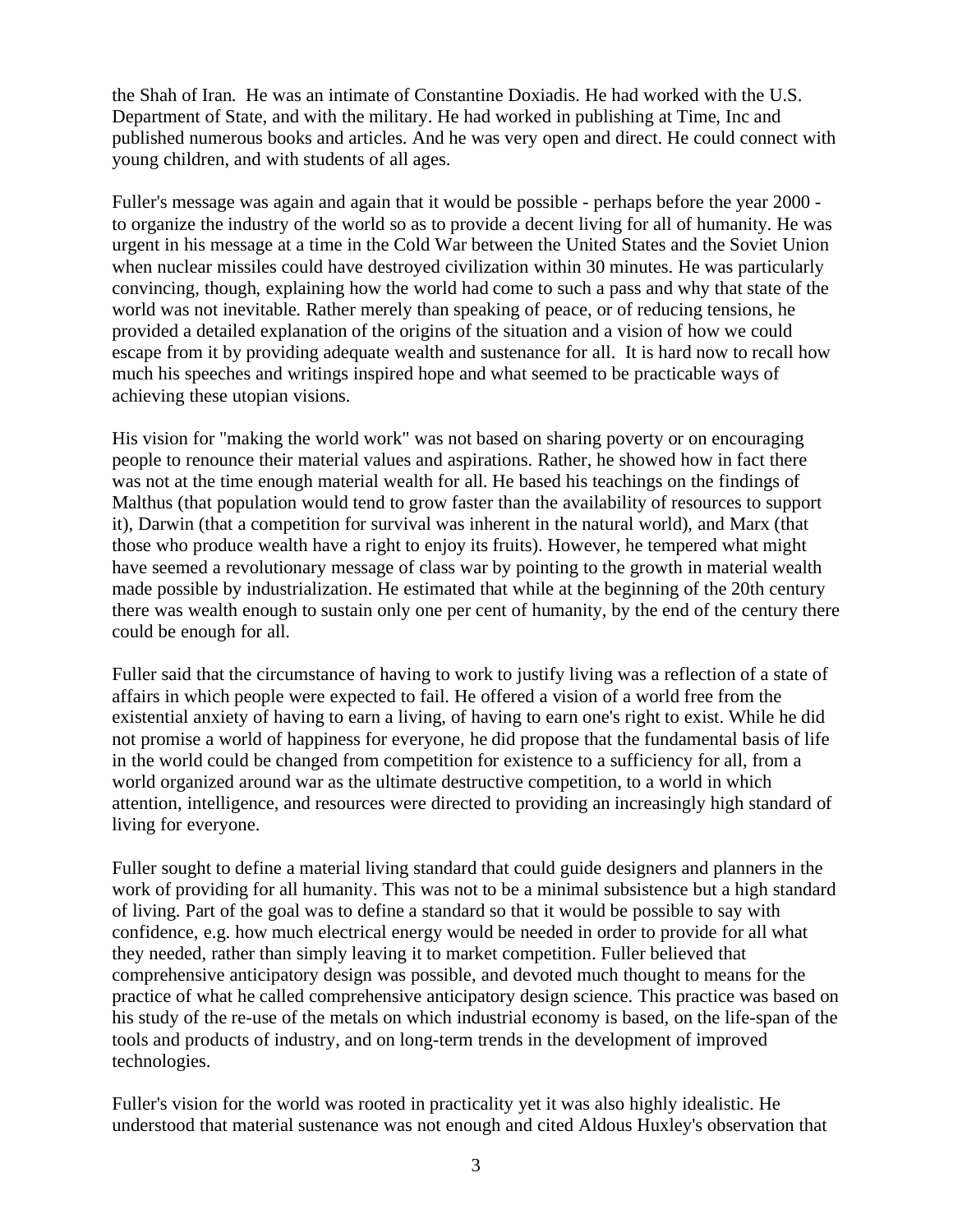people need more. As he put it, people ultimately will not be satisfied with the Shakespearian vision of a world in which "all the world's a stage" in which people play their parts, but there is no significance beyond. He suggested that human intelligence might be needed to maintain the integrity of the universe, that life and especially intelligent life had an anti-entropic function in the regeneration of the cosmos. These ultimately mystical views he expressed not as a mystery passed down through the ages but as an hypothesis consonant with the findings of current science.

Fuller coupled the two ideas: human intelligence was integral with the cosmos; if one were doing what the universe needed, one would be sustained by it. One would have to work very hard, but it was work meaningful to the world rather than working at a job one did not like much.

The idea is seductive. It is a religious, mystical idea. It says, as Unitarian Minister Kay Jorgensen puts it, "the world provides what you need before you need it". This was not merely a personal principle but a guiding philosophy which may have derived from Fuller's roots in the 19th century transcendentalism and Unitarianism of his New England forebears (Fuller's great aunt was Margaret Fuller (1810-1850), an associate of Emerson and founding editor of *The Dial*, a periodical devoted to transcendentalist thought). Fuller may not have received his beliefs as an explicit system of thought, but it would appear that he did inherit the conflict between two ways of thinking which formed much of the worldview of the New England where he was raised: a dominant Calvinism and an undercurrent of Transcendentalism. The Calvinism would hold that people are born in sin and most are doomed to damnation, to failure. Only a small minority of elect, revealed as being so in part through their material prosperity, could succeed in life. Fuller's crisis and revelation at age 32 that he was an integral and valuable part of the universe could be seen as his conversion to the Transcendentalism which was also part of his patrimony.

Fuller was born in 1895 in Massachusetts and spent much of his childhood and youth on the coast of Maine. As Fuller tells it in *Ideas and Integrities*, as a child he got good practical experience with boats and mechanical devices. He was the fifth generation of his family to go to Harvard University but was discharged midway through his first year for indiscipline. He was sent to work in a factory in Canada where he got more experience with machines and went back to Harvard only to be discharged again. This time he went to work in the meat packing business in New York. When the U.S. entered World War I he enlisted in the Navy. There he was so successful that he was sent for training as an officer. He learned about how the world was organized for mastery by the British Empire and got experience on ships, with naval aviation, and with wireless telegraphy. He was much impressed with how well nations organized to fight wars in contrast to how poorly they seemed to be organized to support the population in peace. In wartime, the question was how to get the job done, rather than who would pay for it. New technologies were readily employ to aid in killing, but there were long lags in using the technologies to improve housing and food supplies. These perceptions later were the basis for his ideas for World (Peace) Games as opposed to the World (War) Games employed by the military general staff.

Before entering the U.S. Navy in 1917 he had worked in a variety of major industries and was familiar with how they were organized. After the war he resigned from the Navy and worked again in industry, first with the meat packer Armour and Company and then with his father-inlaw. He and his wife had a daughter who lived only four years. This time, and the years immediately after her death were crucial.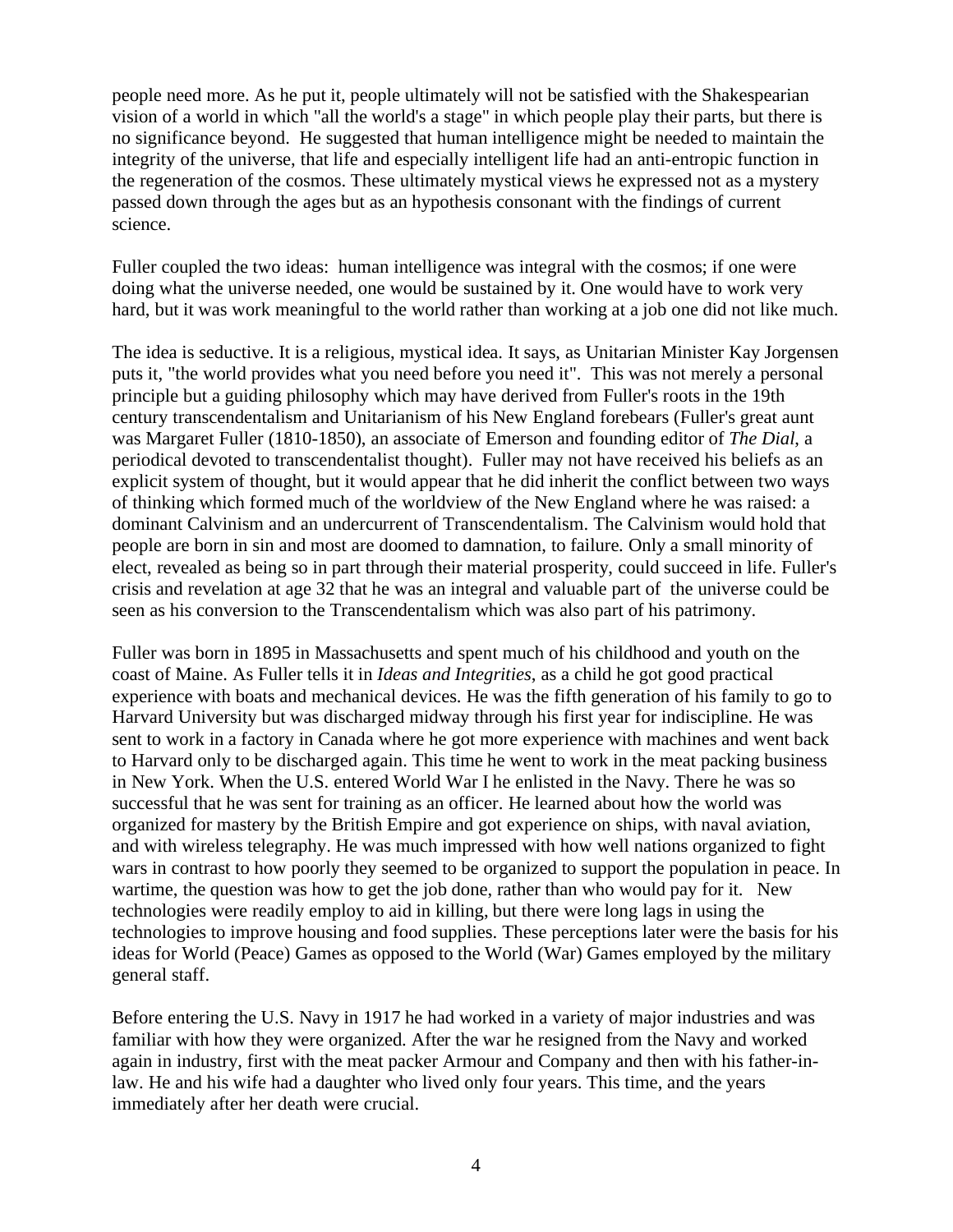We all have certain tactical events that happen in our lives. A certain thing happened in my life that was tactically important enough to force me to make utterly vital decisions about my life. I was married during World War I and I was in the Navy. We had a little child born and she caught the flu, then spinal meningitis and then infantile paralysis. We seemed to be able to overcome these attacks more or less. That is, she seemingly was cured though she had many traces of paralysis left. Just before she was four years old she caught pneumonia and died. (*Ideas and Integrities*)

Fuller contrasted the living conditions he was able to provide for his daughter in a New York apartment with those he had experienced in the Navy and observed the long delay in bringing new technologies into housing and building in general. He joined his father-in-law in business. His father-in-law had invented a new building construction material and technique. Based on the invention, they set up factories and constructed hundreds of buildings. Ultimately though, they lost the company in what might now be called a hostile takeover.

When he found himself thrust out of the business he feared he would not be able to provide for his wife and new-born daughter. He considered suicide. However, he told himself

 You do not have the right to eliminate yourself, you do not belong to you. You belong to the universe. The significance of you will forever remain obscure to you, but you may assume that you are fulfilling your significance if you apply yourself to converting all your experience to the highest advantage of others....

Thus in 1927 he "decided to peel off from conventional livelihood preoccupations and to enter into a period of research and development" which turned out to last many years (Ideas and Integrities, p.36). For two years he stopped speaking as he felt that he had been using the words he had learned by imitation without really understanding their meaning.

In his writings and even more in his inventions Fuller emphasized the positive. He believed that convincing people to change their behavior through laws and politics was ultimately futile. He observed that people were slow to adopt new ways of thinking and slower to change their behaviors based on their thinking. To change patterns of behavior it was necessary to bring new physical means into existence, after which people would use them if they had need of them. Inventing these new means usually did involve a laborious, often negative, process of eliminating everything that did not work to arrive at a residue of what might work. But this work needed to be undertaken at the initiative of the individual who had to take care to build and sustain personal credibility. Fuller's maxim was "do not show half-finished work".

Fuller became known first of all as an inventor and throughout his life he stressed the importance of reducing ideas to practice. By that he meant creating physical objects that embodied the functions intended by the designer. Among these were his "Dymaxion" automobile and house, an integral bathroom that could be mass-produced in a factory, and most famously the geodesic dome.

Fuller was a highly competent publicist for his ideas. In the 1920s he founded a journal called *4D* to promote his ideas. In the 1930s he worked at Time, Incorporated. In 1940, Fortune magazine published a feature article by him showing how during the past 10 years industry had continued to develop in spite of the Depression which reduced overall economic activity.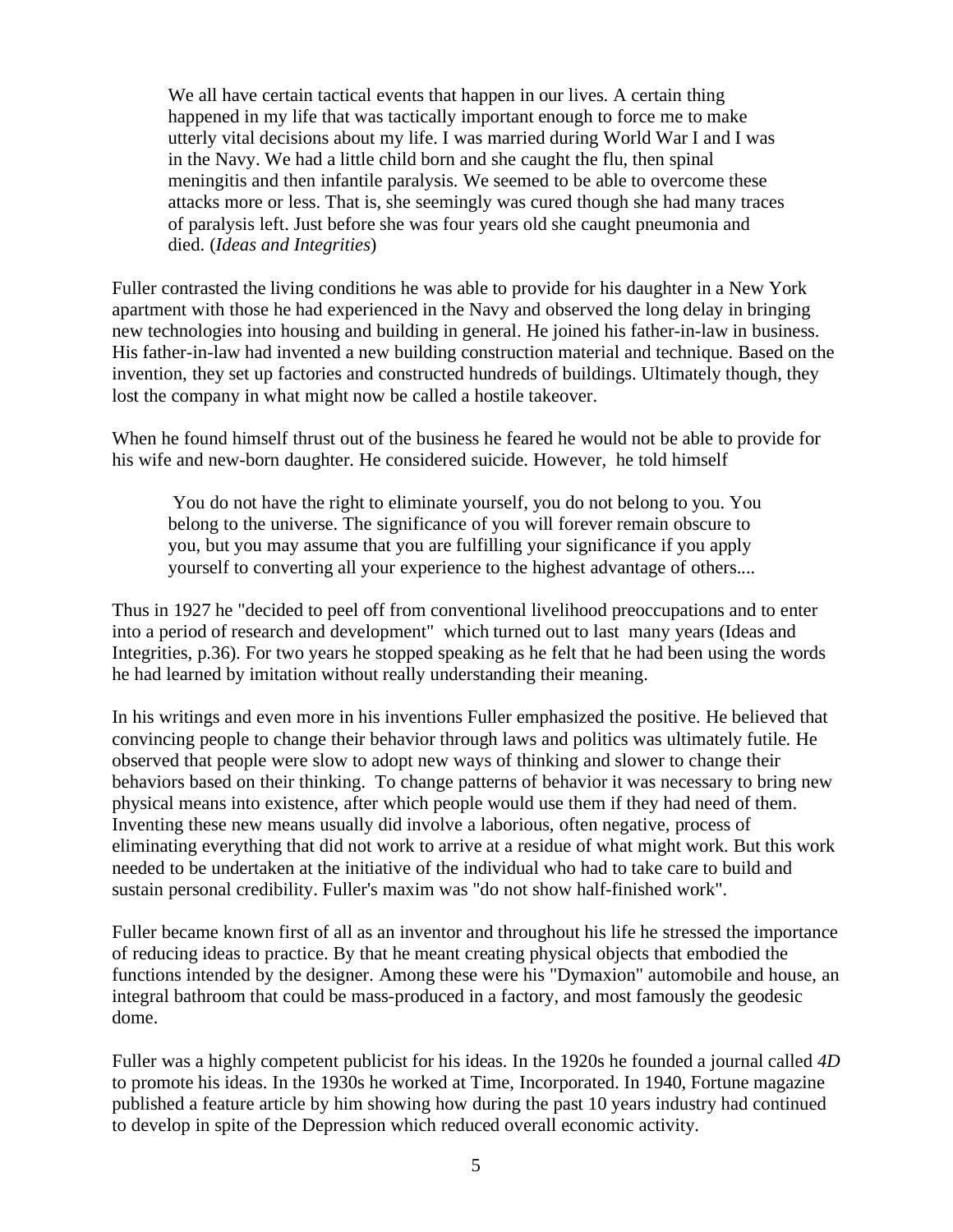During World War II, Fuller worked for the U.S. government and at one point was given the task of preparing a report on the priorities for the industrialization and economic development of Brazil. During the 1920s and 1930s, the Soviet Union was engaged in the execution of successive 5-year plans for industrialization and bought whole factories from companies in the West, including the U.S. For example, Ford Motor Company set up factories for producing trucks in the Soviet Union. As part of his research for the report, Fuller interviewed many of the engineers from the U.S. who had gone to the Soviet Union during the Depression of the 1930s. The engineers had witnessed how the Soviet Union was going about its industrialization and Fuller used this information in his report. This knowledge became part of the basis for Fuller's understanding of the complexities of industrial planning on a comprehensive scale and formed one of the bases for his World Game initiative.

In the late 1940s, Fuller joined the faculty of the highly experimental Black Mountain College in North Carolina. There he encountered the dancer Merce Cunningham, the sculptor Albert Lanier, and the artist Ruth Asawa, and the novelist, poet, social critic and gestalt psychologist Paul Goodman. In the 1960s and 1970s Fuller entertained and challenged audiences of thousands with his seemingly rambling but actually well-thought-through discourses on history, cosmology, geometry, and the fundamental principles of design.

### **Ivan Illich**

In the 1960s Ivan Illich was one of the most important priests in North America. He was at the center of the upheavals in the Catholic Church surrounding Vatican II and its aftermath. The controversial Center for Intercultural Documentation of Cuernavaca (Mexico) that he had founded in 1961 was bringing together thinkers and social activists from all over the world and a steady stream of publications flowed from their encounters. Today, Illich's work continues to be known in Europe but he is less remembered in the United States.

Illich was a priest, a scholar, a rigorous theologian, and a highly radical social critic and activist. He was a leader of great daring and originality. When he was ordained, he chose to serve as a parish priest in New York rather than train to join the diplomatic corps of the Vatican. In New York he found himself among the influx of Puerto Ricans and quickly became fluent in Spanish (adding it to the 11 other languages he already spoke). At Fordham University, he organized the first major open-air festival in New York for the celebration of San Juan Day (the patron saint of Puerto Rico) at which 35,000 people attended.

When he was Vice-Rector of the University of Puerto Rico, Illich had created the Institute for Intercultural Communications. Its function was to train priests from the U.S. in Latin American traditions so they would stop trying to impose their own (mainly Irish-American) culture on the peoples of Latin America. In 1961, he created CIDOC, the Center for Intercultural Documentation of Cuernavaca (Mexico) for much the same purpose, but on a larger scale and with a new mission. CIDOC was founded with the support of Fordham University, of Cardinal Spellman and of Cardinal Cushing as well as the archbishop Méndez Arceo.

For 15 years CIDOC brought tens of thousands North Americans into understanding Latin American culture, with emphasis on ridding them of their complacent belief in the superiority of North American culture and institutions. It was considered the best place in America to learn Spanish and indirectly fostered the creation of many other schools using the same intensive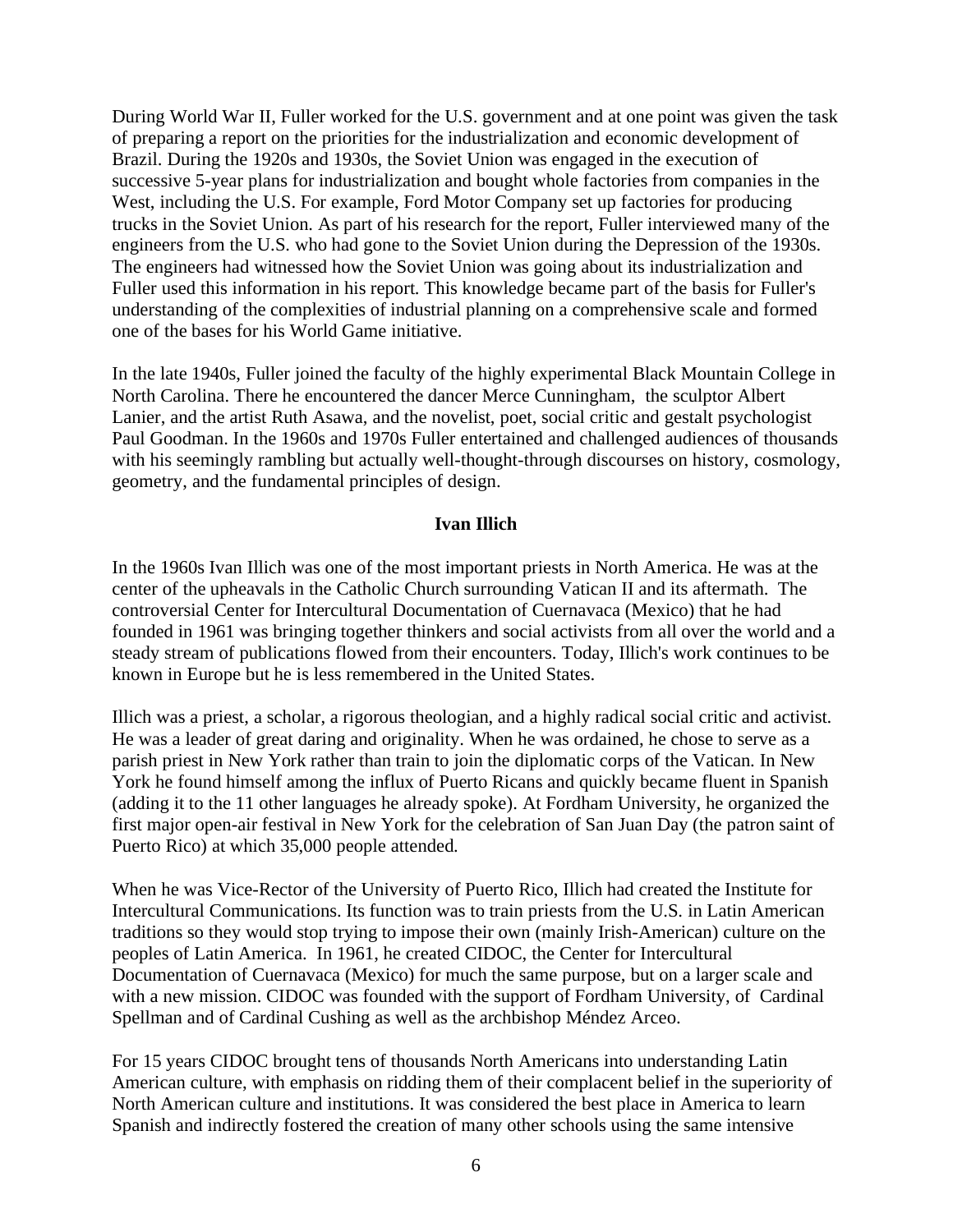methods based on small classes with native speakers. It published numerous works of scholarship on the sociology, the religious history of Latin America as well as tracts of social criticism and scholarship. And it offered classes on these topics and fostered new ways of thinking and practice. Paolo Freire taught there as did Harvey Cox. The mariachi Mass, the popular Mass based on the folk music of Latin America, was created at CIDOC at Illich's request and first performed there before becoming the regular Mass of the cathedral in Cuernavaca officiated by Archbishop Méndez Arceo. (I attended a Mass led by Méndez Arceo there in 1972).

Illich was extremely disciplined in his life and his work. At times of crisis and decision in his life he undertook extended fasts and retreats. In her April, 1970 *New Yorker* profile of Illich Francine du Plessix Gray relates that

"[i]n moments of crisis or decision throughout his career, Illich has imposed on himself many austere disciplines -- fasts, retreats, pilgrimages -- of a kind that many of his contemporaries consider outdated. At the age of eighteen, when he decided to be a priest, he had gone into a thirty-day retreat under a Jesuit spiritual director to decide whether he should become a Jesuit. In 1959 he had undertaken a forty-day meditation at a monastery in the Sahara."

He walked and hitchhiked over three thousand miles from village to village in South America. When he went to Mexico he slept out at the pyramids of the Aztecs and Toltecs, saying that he wanted to get to know their gods. When he wanted to go to Mexico City from Cuernavaca he would walk over the mountain rather than take a bus.

Fundamentally, in his social criticism, in his critique of the institutions of industrial society, Illich was engaged in a theological argument. He was arguing against the establishment of religion, whether of the church, the school, of medicine, or of technology. This argument was at the core of his life's work. Illich's ideas about education and about technology were much misunderstood at the time, and perhaps since. He was not seeking to abolish schools nor was he opposed to the use of technology in the service of human well being. What he opposed was how schools had become established in society, in the manner of an established church - not merely supported by the state but endowed, through law and habit in effect as the sole means for secular salvation where the issue was not learning but credentialing and where schools had a monopoly on the resources available for supporting education. Similarly, did not oppose the development and use of tools and machines to sustain human life, and specifically to repair defects. For example, insulin injections can help a diabetic live, but do not promise her a better life than someone who does not have diabetes. He opposed enshrining technology and technological advance as goods and ends in their own right.

He went always to the root of the purpose of the technology in question, without being distracted by discussions over technical means or political feasibility. In discussing technologies for the movement of people from place to place he was adamant that transportation was never a need. He would say that people by and large do not need to be transported, that is to be carried from place to place. They need to go from place to place, which is transit. And most people are endowed with legs with which they can walk. For him, the role of technology would be to enhance people's ability to move. For example, the bicycle would enable people, still using their legs, to move farther and faster with less output of energy.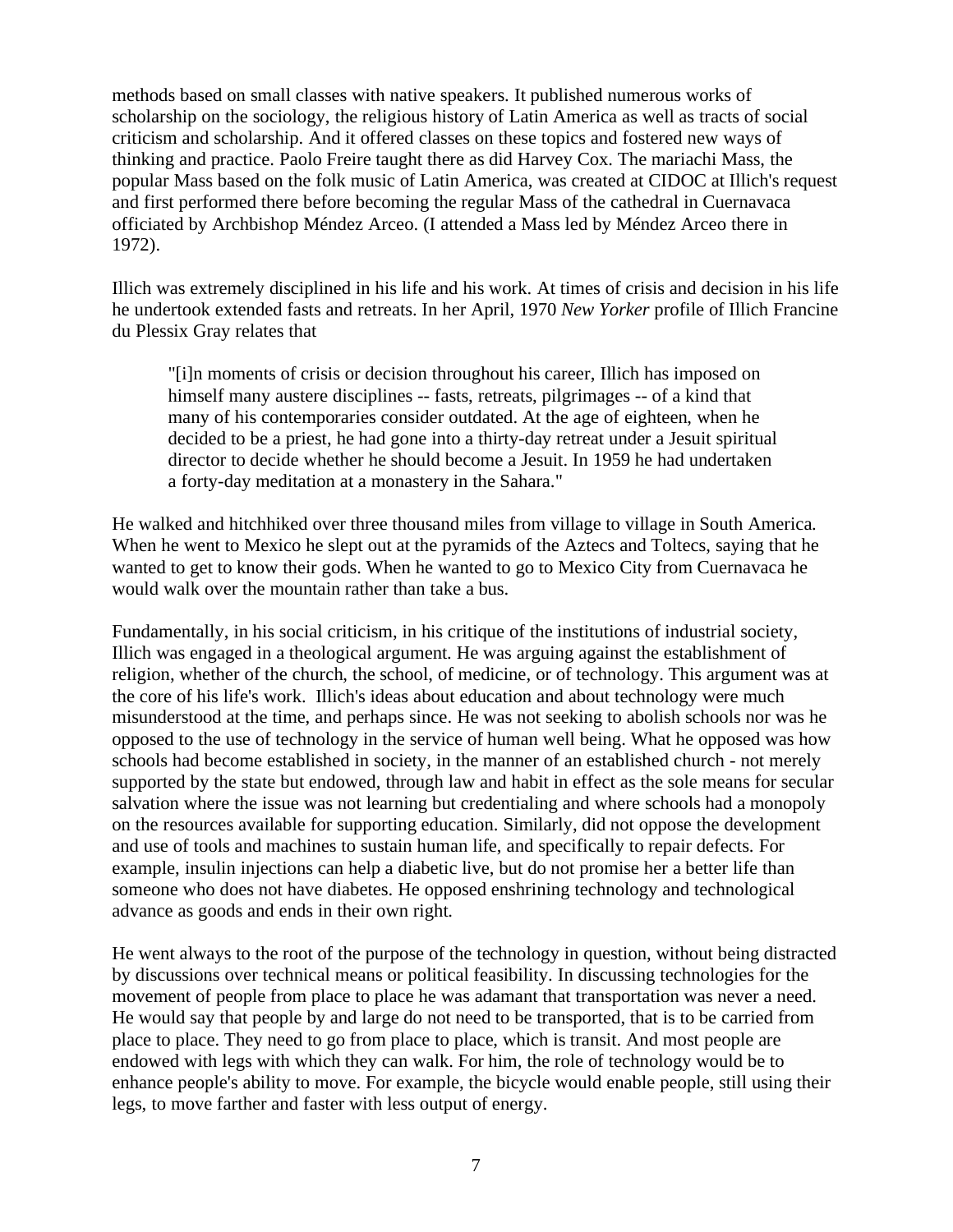Illich opposed the reification of education. He objected to talk about the need to get an education or to provide people with education as though it were a commodity. He argued that learning could be separated from schools. Schools were concerned with the custody of children, providing places for children to be put and looked after. Schools also were concerned with credentialing, with certifying that people had passed certain requirements enabling them to enter particular professions. But learning and education could and did take place outside of schools.

Illich spoke and wrote sarcastically about the school as a sacred cow. He contended that schools had taken the place of the Church as a means of salvation. In his address to a graduating class of the University of Puerto Rico when he was Vice Rector of that institution, he asserted,

The school has become the established church of secular times. The modern school had its origins in the impulse toward unversal schooling, which began two centuries ago as an attempt to incorporate everyone into the industrial state.

Illich sought to write an epitaph to industrial society. Illich's method in examining techology for example was to emphasize the limits that needed to be put on it. He was acutely aware of the tendency to reify human desires into putative "needs" that institutions would then be organized to service. He objected strongly to institutions and technologies which were not self-limiting.

Illich spoke many languages fluently. But although he may have felt more at home in German that in some of the others, having spent so much time moving from one language and country to another, he had no "native" language, no culture whose presuppositions he simply accepted unthinkingly. He spoke with great precision and care and, like his writing, his manner of speaking incorporated layers of meaning. In highly compressed form he would move rapidly from passing reference to the popular shibboleths about the topic at hand through layers of less familiar facts to highly original critiques and commentaries. I found his manner of speaking and writing exhilarating but, for people expecting a more pedestrian advocacy or analysis, he could be difficult to comprehend.

At a panel discussion in the 1980s a member of the audience told Illich that he was "not communicating", to which Illich replied "I do not want to communicate; I want to speak." For him, to "communicate" was precisely not what a human being, and certainly not what a thinking human being ought to do. To communicate (in keeping with scientific theories of communication) would be to select from a finite set of possible messages the one to be sent on a given occasion. That is, through "communication" nothing new has the opportunity to enter the world. Rather, he was seeking, through the inspiration and in the company of another, to bring new concepts and new perceptions into the world. And, he refused to be considered a type of communication device like a microphone or a transmitter. For him, meaning was created between the speaker and the attentive listener, not a message sent from one to the other.

In 1982 Illich was a Regent's Professor at the University of California at Berkeley. He chose this opportunity to develop a study of Gender. His critique of gender followed on the pattern of his prior critique of the foundations of industrial society: schools, technology, medicine. In each he developed a radical critique of a central institution as a lens through which to view the deep structure of modern society. In each case he challenged widely held assumptions and presuppositions about the nature of the world. To mount these challenges he researched widely through history, literature, philosophy, and anthropology finding exemplars of how societies were and had been different, how humans had organized themselves and lived successfully in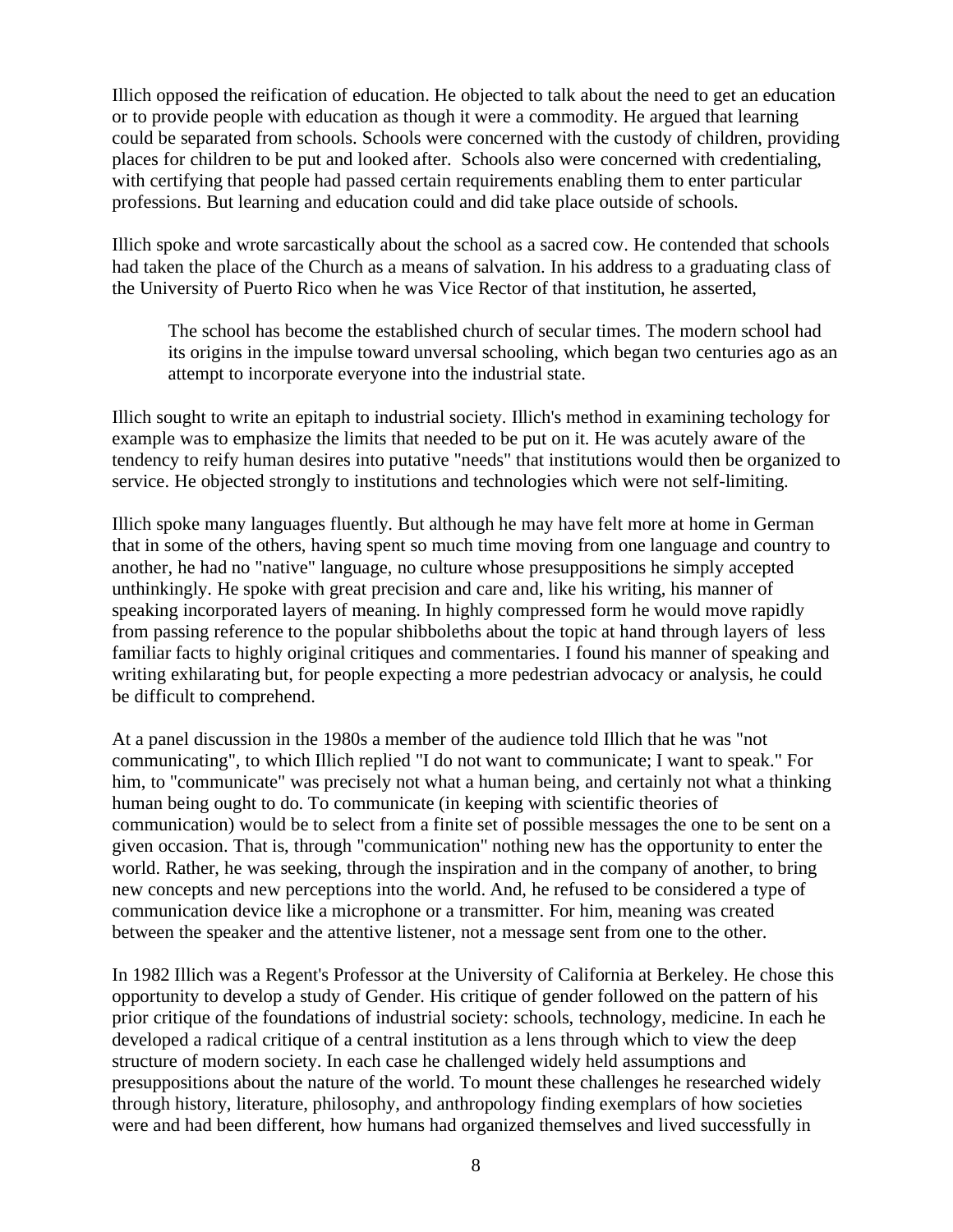circumstances and with customs and beliefs radically different from those assumed by contemporary industrial society.

During the 1970s and into the 1980s the concept of gender was highly controversial. Feminist scholars and activists held at that time that differences in the roles played by men and women were accidents of the organization of society, inevitably prejudicial to women, and should be abolished in the pursuit of equality. In broad terms, it was believed by many feminists that calling attention to differences between genders was retrograde and reactionary. Illich challenged that belief, pointing out that although the specific roles played by men and women in traditional societies at different times varied, each gender had distinct roles. In one society women stayed home tending the garden while men ranged abroad with the herds, while in another society men stayed put and women went out as traders. Illich suggested that men and women differentiated themselves in traditional societies as fundamental means of establishing conviviality, living side by side but each having distinct roles and places.

At the time this view was anathema to the feminists of the University. They criticized him bitterly, going not merely to the facts and logic of what he said but the rhetoric he used to construct his argument. He was called a reactionary and a fascist..) Illich was deeply affected by this critique. Subsequently the feminist line of argument changed, so that differences between the genders were celebrated. Actually, the concept of gender that Illich developed in the course of the seminar and in the book *Gender*, published in 1983, (as a difference that is socially determined and particular to each society) became the dominant way of looking at the questions of difference. However he was given no credit for the concept and his work on gender is rarely cited in the published studies. David Cayley points out that *Gender* was the last book Illich published with a mass market commercial publisher.

 Illich did publish two more editions of *Medical Nemesis* and it appears that the medical profession took his critique seriously enough for it to have an effect on medical education.

He accepted an appointment as professor of Technology, Values and Society at Pennsylvania State University where for some years he continued research and teaching, alternating times between Pennsylvania and the University of Bremen, Germany where he was also a professor.

In 1969 he had been called to the Vatican to face questioning by the Congregration for the Doctrine of the Faith regarding his work. Following that inquisition he renounced nearly all the duties of the priesthood but continued to consider himself part of the Church. I recall how in a conversation in 1972 in Cuernavaca, only a few years later, Illich alluded to these events and made clear the difference in his mind between the Church as She (the community of the faithful) and the Church as It (the organization and the hierarchy). He clung with deep love to the Church as She.

In his later years, Illich returned more openly to work in the theology which had been at the root of his critiques of industrial society all along. Toward the end of his life, in a series of interviews with David Cayley, he did express his thoughts on theology. These interviews, published after Illich's death as *The Rivers North of the Future* show how strongly Illich's views on society were founded in his theology.

By the late 1970s it was evident to Illich that the changes he had sought in society would not happen. There was no place outside the institutions from which they could be addressed and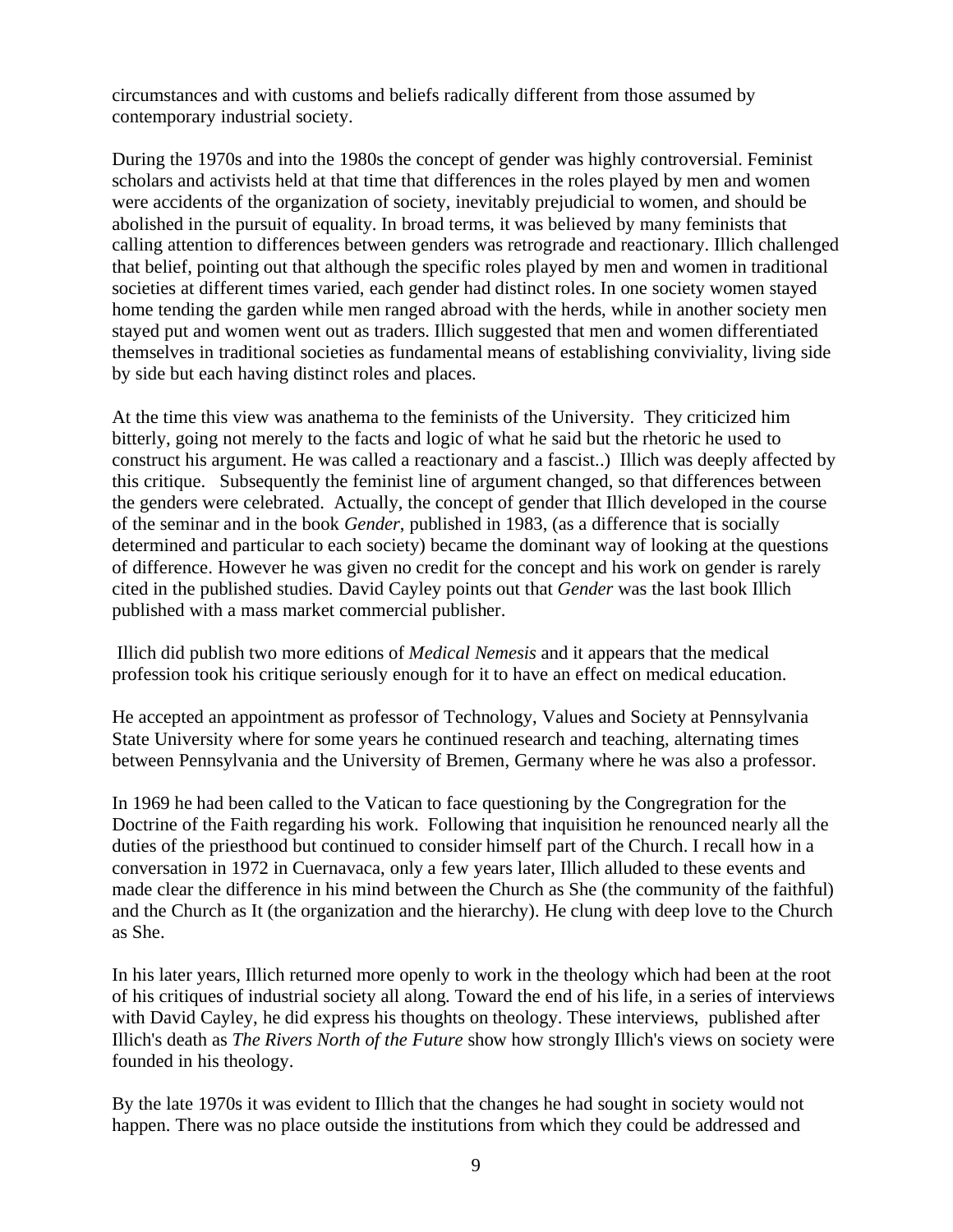hence no way for them to be disestablished. They might function less and less well to achieve their ostensible purposes, and people in them might be more and more dissatisfied, but there would be no radical change of direction toward a society based in freedom.

After the 1970s Illich ceased to be so much in the public eye and his work seemed to take a different turn, less activist and more reflective. This change was preceded by the closing of CIDOC in 1976. From the 1980s, Illich stopped trying to change the institutions of modern society and sought more intently "the submerged assumptions that had made [them] so intractable" (from Cayley's Introduction to *The Rivers North of the Future*, p. 18).

For 20 years Illich lived with a more and more prominent and painful tumor growing on his face. He decided not to have it removed, and lived publicly and courageously coping at every moment with this reminder of his mortality. He "accepted his affliction as his share in Christ's suffering.... [and] treated even his suffering as a gift" (Cayley p. 39).

# **Claudio Naranjo**

Claudio Naranjo was a seminal figure in the flowering of the Human Potential and New Age movement in psychology and spirituality that began in California and centered around San Francisco and the Esalen Institute south of Monterey in the 1960s and 1970s. His work brought together gestalt psychotherapy, spiritual and meditation practices, psychopharmacology, and shamanism. He created almost single-handedly the still-controversial field of the enneatype as a means for diagnosis and psychological self-understanding and development. Today, Naranjo actively continues his exploration and practice in these fields in Europe and Latin America, but he is much less known in the United States.

Claudio Naranjo is at least as radical a figure, at least as paradoxical as Fuller or Illich. His work is wide-ranging: psychopharmacology and ethnopharmacology; music and musical interpretation; social criticism; psychotherapy; and psychological typology, the psychological explication of enneatypes for which he became famous. But his over-arching concern has been the ongoing spiritual development and evolution of the human organism, how people live and grow and transform through the course of a lifetime. It may be said that the New Age movement seeks to fuse religion, education, and psychotherapy. Naranjo celebrates this convergence.

Naranjo has lived in several worlds. He is fluent in languages. His work spans numerous disciplines of thought and human endeavor. As were Fuller and Illich, Naranjo is a person at home in the world of learning, for whom no area of human knowledge is closed.

Naranjo was born in Chile and educated for some years by an ideosyncratic private tutor before entering the school system. He learned piano and might have entered a career of musicianship and composition but instead studied medicine. After completing a psychiatric residency in Chile and working under the direction of Matte-Blanco, he came to the United States and studied and taught at Harvard, the University of Illinoi, the University of California, Berkeley and in other institutions. He was invited to teach and work at Esalen where he became the disciple of Fritz Perls.

After his work at Esalen, at the invitation of Willis Harman at SRI, he wrote a monograph on modalities of spiritual seeking (later published as *The One Quest*). He then returned to Chile and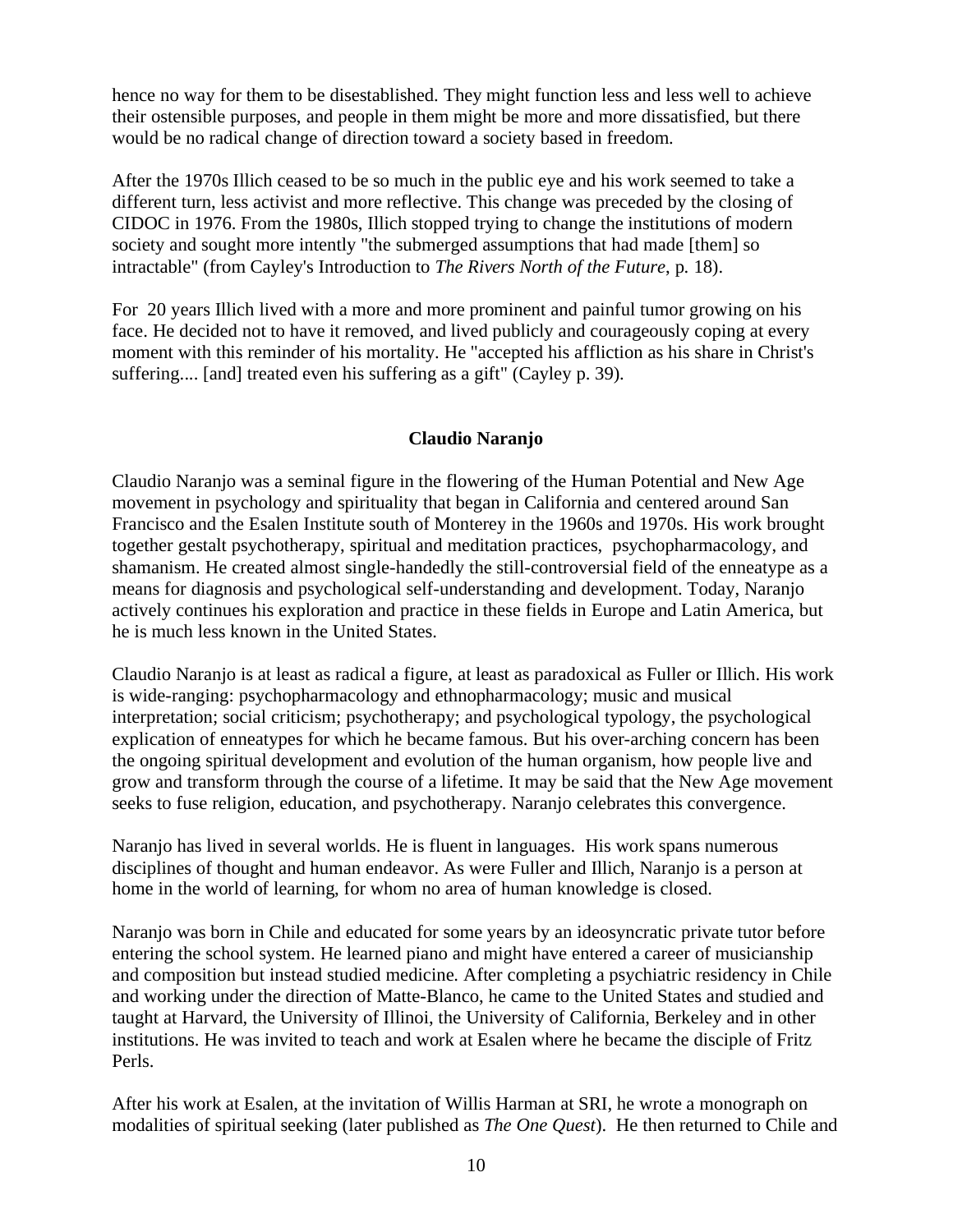underwent a profound transformation in connection with the enigmatic spiritual teacher Oscar Ichazo. Later he also experimented with a variety of spiritual practices including shamanism, Sufism, and Buddhism. He travelled to India and studied meditation and has worked extensively with the Tibetan Buddhist teacher Tartang Tulku Rinpoche.

In the U.S. during the 1970s, under the rubric SAT (Seekers After Truth), he led groups of spiritual seekers, giving them the benefit of his extensive explorations and engaging them with a variety of practices and a wide range of teachers. He rapidly developed a following of hundreds of people in groups located not only in Berkeley but in other cities in California and across the country. These groups, composed of people intensely working on their on psycho-spiritual development, seeking transformation and hoping for transcendence in the heady New Age atmosphere of the time, looked to him as a spiritual leader.

After a few years of meteoric activity with the groups in the U.S., he abandoned this work and sought a different direction, a different locale, and a different culture and ambiance for pursuing his mission. He ceased working with people in the U.S. and ceased to sponsor or inspire ongoing groups. Instead, he concentrated his activities in Latin America and Europe and changed the form of the work. Over the course of two decades he developed and perfected programs of timelimited workshops directed toward the training of psychotherapists. He shortened these programs, still called SAT, from three-months duration to one month and then to 10 days.

In the past few years these workshops, under new auspices, have been directed toward teachers and educators. These are the SAT for Education programs. The aim of this current project is to bring the benefits of a generation of experimentation in psychological transformation into the schools through the ongoing re-education of teachers.

Naranjo in his writing and teaching about personality emphasizes the negative. He shows in exquisite detail how personalities are shaped and formed by the deficiencies that people feel. People are governed by passions which derive from their acute (and usually unconscious) sense of lacking what they need in life. Even their virtues are constructed as means to relieve them of these deficiencies in socially acceptable ways. For Naranjo, human behavior grows out of what is missing. Unlike some popular writers about personality, he is rigorous in his focus on these negative elements.

Naranjo is an engaging man, full of humor with an attractive personality. However, his teachings, like Illich's, are difficult for many to follow comfortably. He approaches people and institutions not to comfort them with reassuring extensions of what they already believe and are prepared to do, but with radical critiques of their very foundations and personal myths.

Naranjo is interested in fostering freedom and autonomy (*End of Patriarchy*, p.54). His early book *The One Quest* is an exploration of many methods and paths to human development. It discusses psychological, religious and spiritual, and educational practices with the idea that these various practices and disciplines may be seen as different paths to a similar goal, and that even these different paths may have more similarities than had been understood at the time. In the first chapter, "An Introduction to the Quest for Growth", he points out that the book is "a work of theory and general ideas -- not one of description" and he is careful to say that he is not evaluating or comparing the different paths (p. 27). In general, he is rigorously careful not to indicate that one approach may be better than another. Rather, he contends that the difference between one path and another is less important than "the understanding and quality of the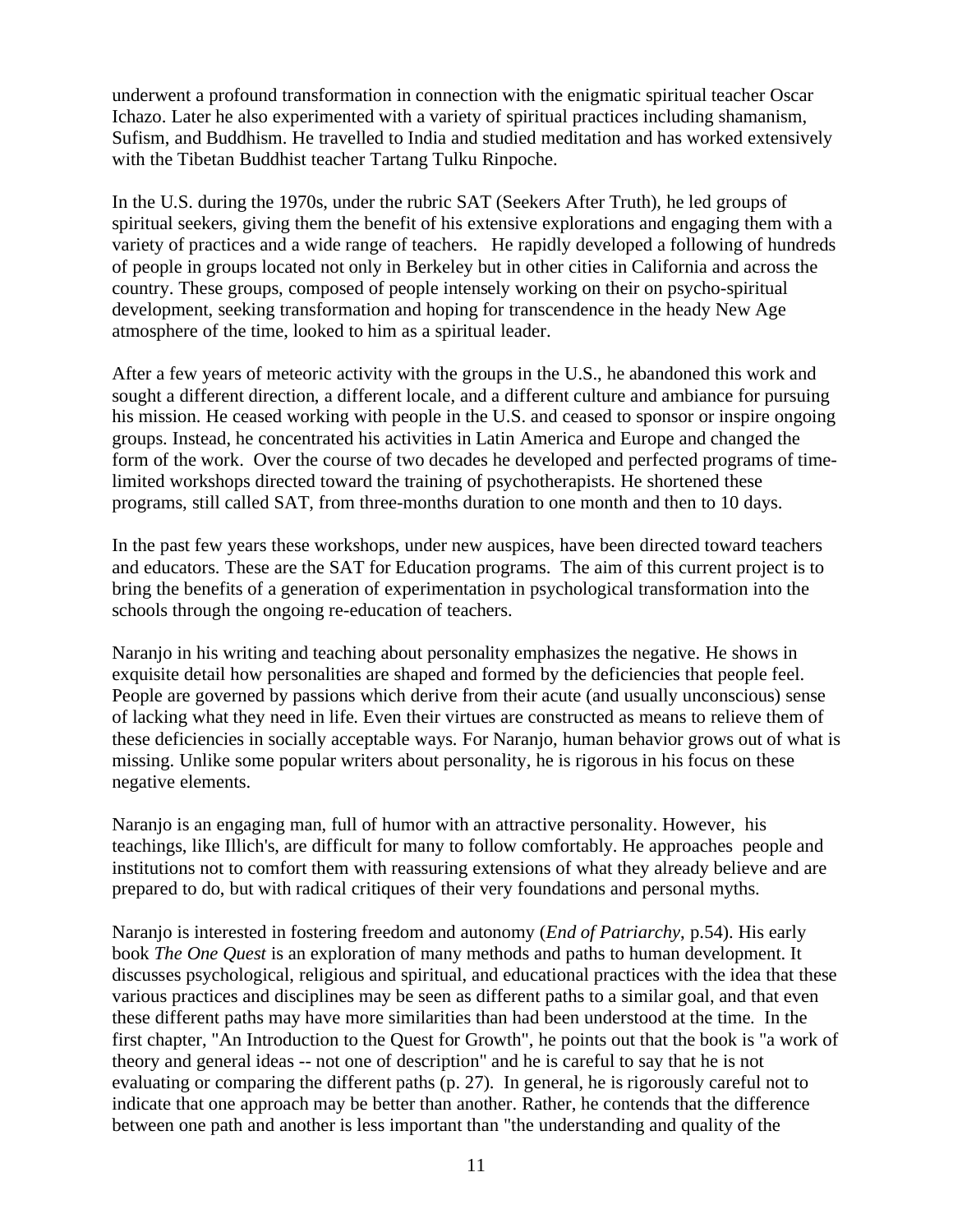persons who represent it" (p. 27). Thus, among the myriad paths to personal development, the key, like that of making a friend or finding a suitable mate, is to encounter and commit to the right person. There is no codifiable way of ensuring success through a defined technique.

Naranjo was an important developer of Gestalt psychology and today a majority of the Gestalt psychologists in training in Spain go through his SAT workshops there. In discussing the process of gestalt therapy he emphasizes that "the alternative to identification with a [limited] self-image is ... a direct contact with one's reality rather than a substitution of a 'better' self-image for the old one." In this emphasis, Naranjo reveals a difference between his goals and method and that of much of psychotherapy and even spiritual practices, especially those which aim either at making people happier or better adjusted to society. What he advocates through gestalt psychotherapy, in contrast with the method of "psychocybernetics" and other supportive psychotherapies based on helping a person change his/her self-image to one more open to experience, radical transformation. As he put it,

Openness to experience that depends on a preconception of the self (however conducive to the experience the self-image may be) still does not make a person free. Such a preconception may be used as a crutch, a device, but still falls short of the aim, which is represented by a condition where openness to experience is unconditional, and constitutes its own reward. (One Quest, p. 134)

As a therapist and teacher, Naranjo strongly advocates the openness to experience that a person in touch with his own reality and not identified with a particular self-image can have. In describing personalities, he outlines in detail the obstacles and traps which lead people seemingly inevitably into one or another limited image of themselves, images which restrict their freedom. This negative method, detailing how people are not free, is outlined at length in his seminal book on the enneatypes *Character and Neurosis*. In his teaching today, Naranjo typically emphasizes the desirability of overcoming one's deficiencies, of "going against" one's tendencies in order to free oneself from habitual limits.

Woven through all of Naranjo's work is a consciousness of the place of mystery - in the world, in history, and as a foundation for creative life. In the final chapter of *The End of Patriarchy*, following a brief review of world problems as outlined in a 1974 report of the Director-General of UNESCO and in the 1984 *Encyclopedia of World Problems*, Naranjo describes the growth of a "new shamanism" as a contagion exploding beyond the bounds of any profession (e.g. beyond medicine, psychology or religion) and even beyond the notion of professionalism itself. As he puts it the "Dionysiac" spirit of shamanism is inherently at war with the "Apollonian" nature of industrial society (The End of Patriarchy, p. 121f).

Naranjo identified himself as a shaman, or neo-shaman, and includes within that category all manner of healers and transformative personages including Sigmund Freud and Fritz Perls as well as the myriads of self-discovered practitioners who have been called as wounded healers rather than trained professionals. While in general celebrating the explosion of interest in and practice of such "unprofessional" spirituality and unlicensed therapy, Naranjo does offer a brief caveat, and the brevity and somewhat apologetic nature of his caution is indicative of his own sympathy with the dionysiac style (by contrast with the severely disciplined style of Fuller and Illich):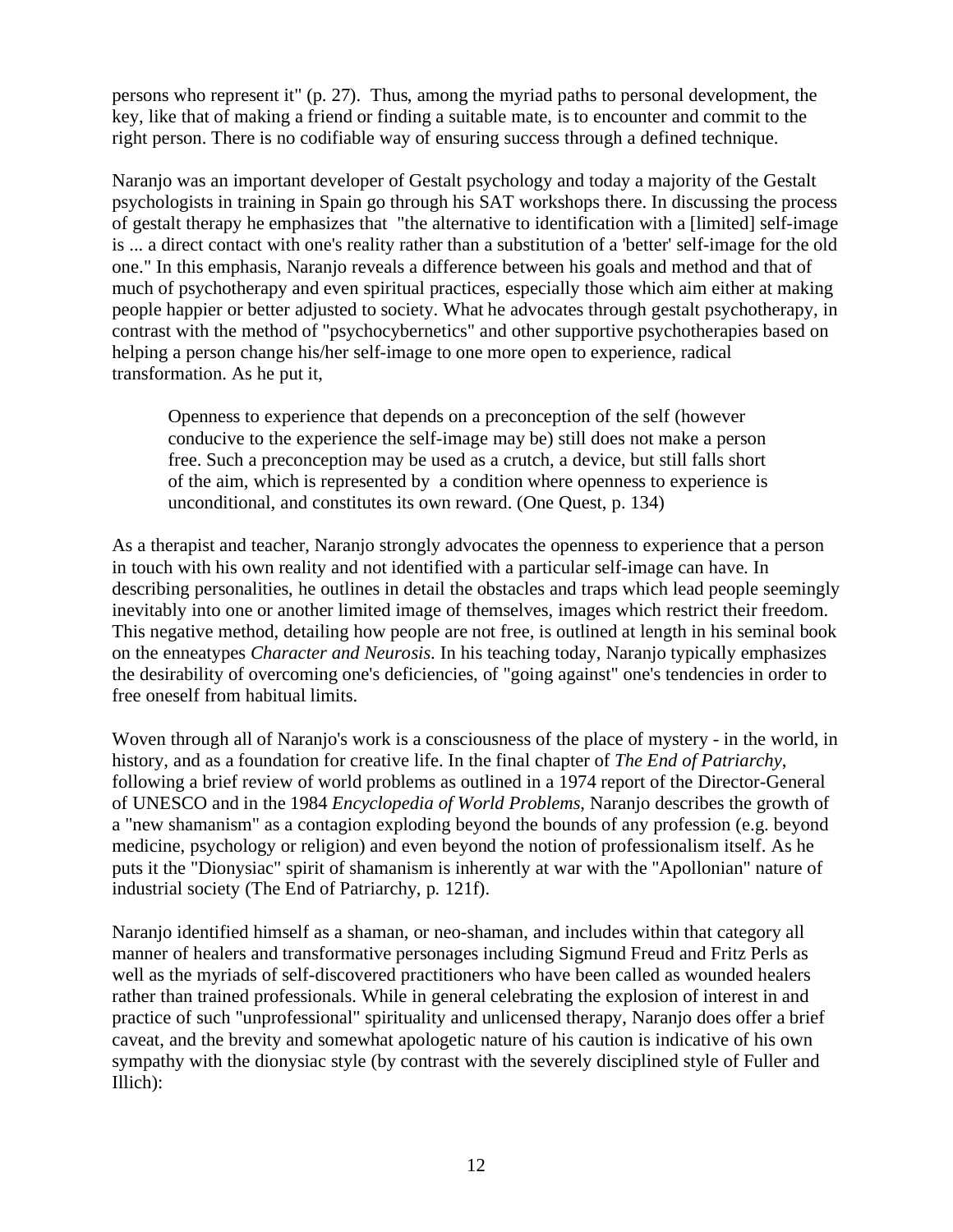Many, surely, feel narcissistically stimulated in viewing themselves in the elevated and mysterious role of shaman -- and even that can be inspiring, not only for them but for others. I only want to suggest that we don't forget the distance between a sorcerer's apprentice and a true sorcerer. A shaman is not just one who has known altered states of consciousness or who embraces a magical view of the world, but one who has come to ripeness through a deep transformation. (The End of Patriarchy, p. 133-4)

Naranjo is fundamentally a mystic and he writes as a visionary. In *The End of Patriarchy*, he offered "an optimistic interpretation" of the transformation he saw, or wished to see, occuring (p. xiii). His interpretation seems to rely less on analysis of the actual conditions of the people in the world and how they life materially than on the psychology of the individual. The transformation he sees possible is a transformation of the individual. Through this transformation of individuals somehow the society is to be transformed. He repeats, in End of Patriarchy (p. xvi), "many are convinced that we are coming into a new age, 'an age of Aquarius,' an age which as Sri Aurobindo and Teilhard de Chardin anticipated, may constitute the supreme realization of our species."

The kinds of "resources" Naranjo offers as agents of the transformation he seeks are methods and techniques of personal psychological work. Some of these are done in groups, but the "transformation" is personal and not directly societal. His way of seeing these as socially transformative is to advocate their use in the schools so that, through teachers who have experienced the processes of psychological work, the students (including children) may be transformed.

Naranjo's construction of his ideas is in some ways, and perhaps at base, frankly mystical. He points out that the essays in The End of Patriarchy "constitute variations on a single idea that the transformative change entails and is achieved through the reintegration of a threefoldness" (p. xiv). This "threefoldness" is variously identified as father-mother-child, as masculinityfemininity-childlikeness, as body-feelings-intellect, and as the parts of the brain identified by Paul MacLean as reptilian-mammalian-human. This threefoldness shows up as well as the underlying structure of the psychology of the enneatypes where the basis of personality is revealed in the dominance of one or another of three primary passions that govern the orientation of a person to the world.

Naranjo seems committed to the idea of what he calls "threefoldness" and uses this concept extensively in his analysis of numerous phenonmena. He uses the term "threefoldness" in preference to the word "trinity" and does not seem to invoke the Christian term. His commitment to the idea of threefoldness goes beyond convenience. For example, in *The End of Patriarchy* he is at pains to point out that while

"[t]he fact that in the second chapter I address the fourfold of body, feelings, intellect and spirit is no exception to the theme of threefoldness, for I do so in the context of an understanding of spirit as both unification and transcendence of the physical, affective and mental realms" (p. xiv).

The mystical idea that the phenomena of the world may be understood best in terms of threes and multiples of three pervades his work. It may derive from his fidelity to the vision of his mentor Totila Albert (a Chilean artist, sculptor, poet and visionary).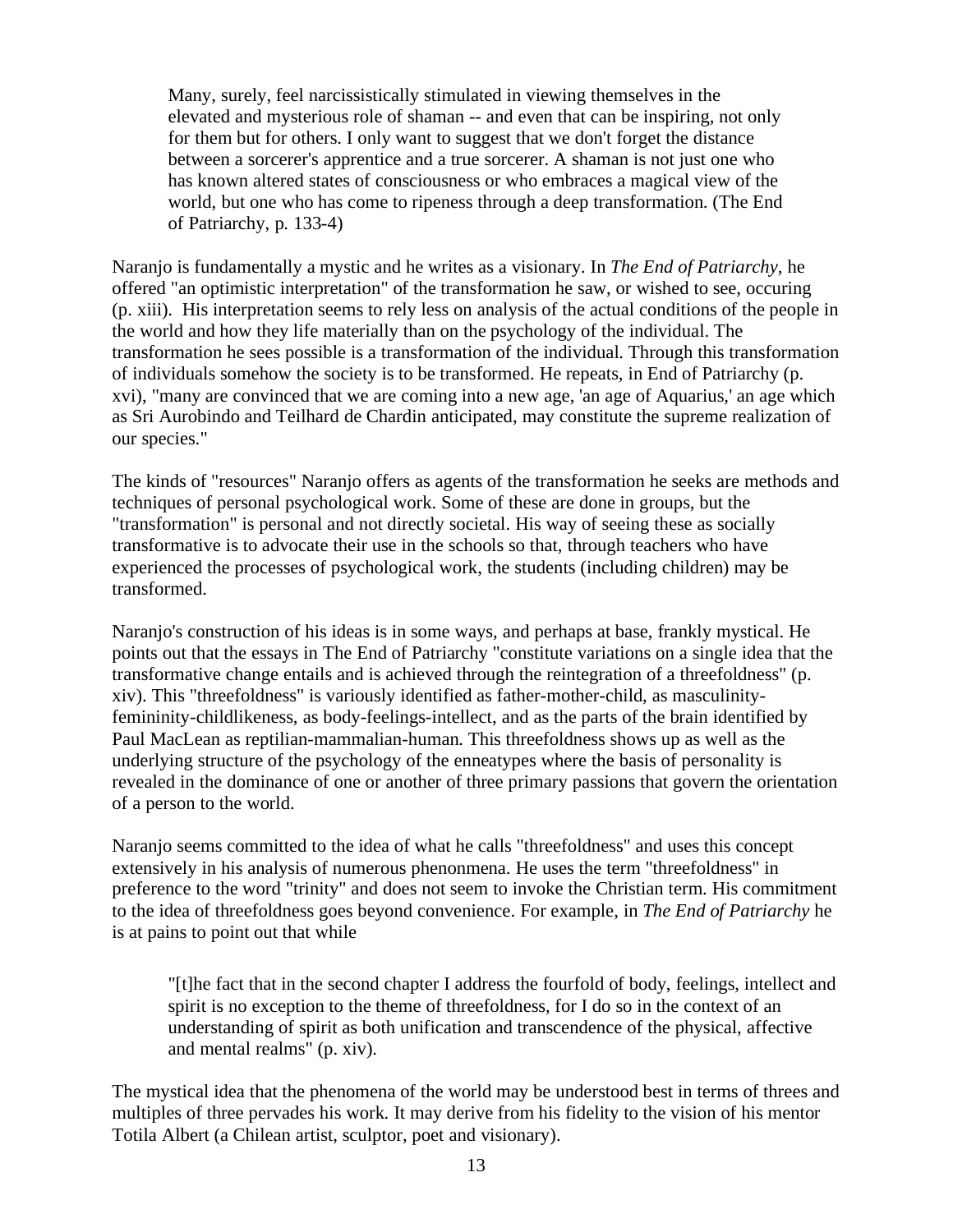Naranjo's thinking, like that of Illich, is at odds with the underlying assumptions of industrial and post-industrial society. But Naranjo works from very different premises. It would be hard to characterize his outlook as theological. If it were, it is a very different type of theology than that of Illich. Naranjo names his enemy "the patriarchal structure of the mind and society" (*The End of Patriarchy*, p. 101).

In "The Agony of the Patriarchal Order" Naranjo takes up explicitly the theme of the societal change he hoped for in the 1960s but which did not occur. In the 1960s, Naranjo was fully engaged in what he saw as "the death of a culture and the birth of another." (End of Patriarchy, p.1) At that time, his attention focused on the "New Age" and "consciousness revolution" that seemed to him to point to an imminent birth or re-birth of a new culture. He, like others at the time, hoped that it might simply be possible to leave behind the old culture, that a change in personal values could come from within individuals and spread by infection from one to another. The change in culture would occur like the spread of a new and vibrant religion. From the perspective of the 1990s when *The End of Patriarchy* appeared, and even more today, it could be seen much more clearly that it is the death and not the birth of a culture that we are called upon to experience.

Naranjo has been a member-associate of the Club of Rome. The group became widely known in the early 1970s as a result of the publication of a Report entitled *The Limits to Growth*. This study, based on fairly simple computer models, showed in a variety of contexts how (in Naranjo's words) "everything which was being called progress entailed an imminent danger" (p. 2) It showed how unlimited industrial growth inevitably had catastrophic effects in the depletion of resources and the destructive pollution of the environment. At the time, the Report attracted much attention due to the prestige of its source and the publicity it was given. It was highly controversial not so much due to the techniques it used but because it challenged in a highly visible way the underlying assumption of the society: that economic growth was a good and that the economy could grow itself out of whatever problem in which it found itself. However, the Report did not challenge an even deeper assumption: the identity of economy and the culture.

Today it is painful to see that both of these assumptions still underlie the public choices before us. To me this is a further sign that, at least in the West, we continue to live through the death agony of the old and not the birth or rebirth of a new culture. We are witnessing today effects of the continued evolution of the industrial economy similar to those predicted 35 years ago in the Report (e.g. in global warming and the decline of petroleum production). Yet movements to change the direction of this evolution toward a sustainable economy or to change the underlying values of the society in a humane way are not widely in evidence.

Perhaps the new culture that is arising to replace the old is coming in the form of the strong communitarian ideologies of what are called fundamentalist religions and cults. Most of these seem to have values very different from those that Naranjo would espouse. And their relations with one another promise unending warfare rather than the peaceful millennium envisioned by New Age thinkers.

### **Some Reflections**

I was attracted to Fuller, Illich, and Naranjo from somewhere beyond a consciousness of their thought or what they said. They offered me a vision of meaning, a way to approach the world